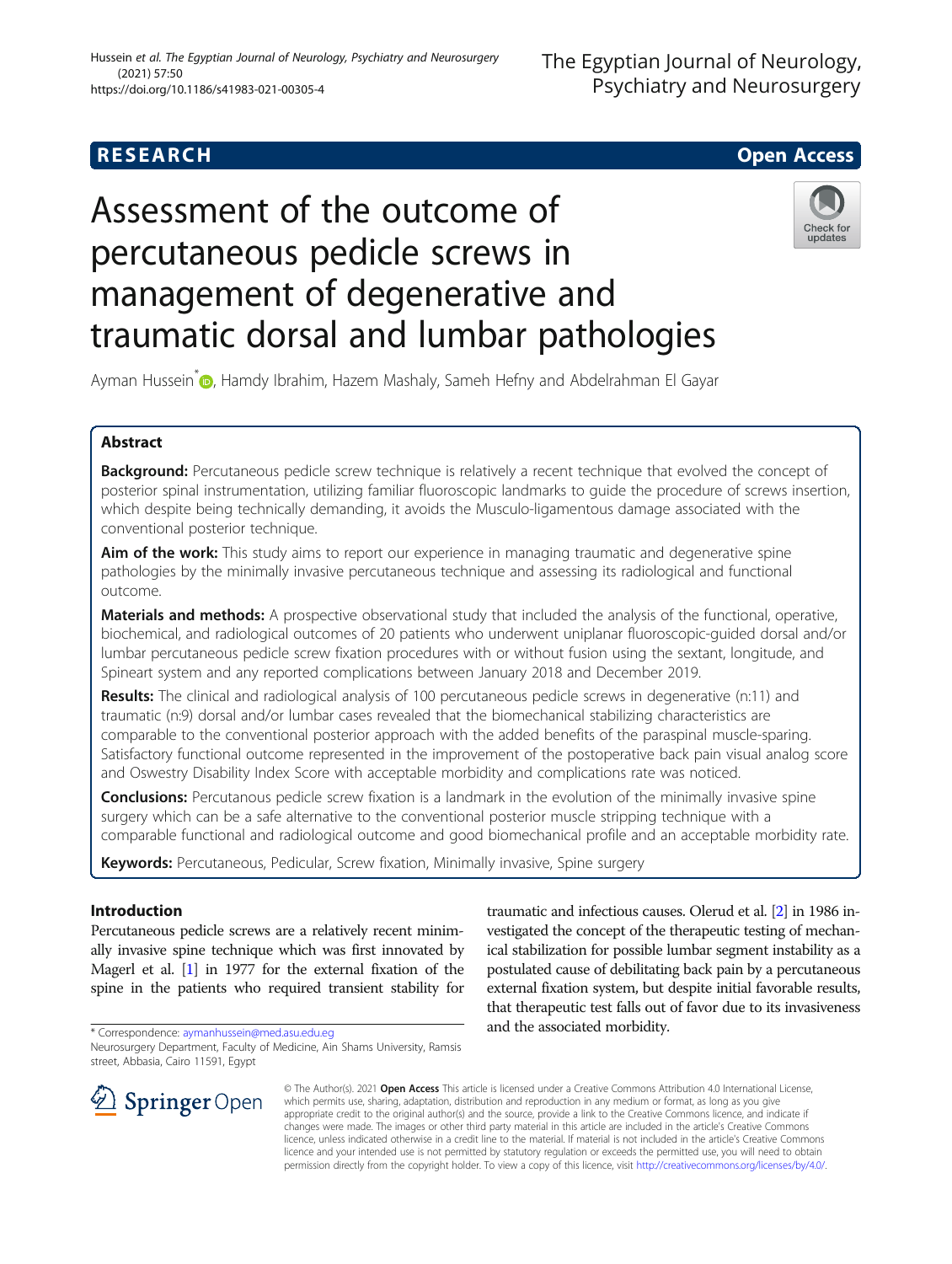Foley et al. [\[3](#page-7-0)] evolved the concept into an internal fixation technique which preserved the minimally invasive nature and the biomechanical properties of the external fixation systems, while avoiding its temporary nature and the associated high infection rate. Although the minimally invasive nature of the percutaneous pedicle screws helps in maintaining the integrity of the spinal musculo-ligamentous complex, but it poses a technical challenge with a steeper learning curve; as the lack of direct visualization of the anatomical landmarks for pedicle screw insertion and the dependence on the fluoroscopic landmarks and the tactile feedback for enhancing the accuracy of percutaneous applied pedicle screws.

Since the development of the Medtronic sextant system used by Foley in 2000, many percutaneous fixation systems were developed to address more complex spinal pathologies while enhancing the surgeon feedback by the integration of recent technological feats as intraoperative CT, robotic surgery, and neuronavigational modules that compensate for the loss of direct visualization of the anatomical landmarks [[4\]](#page-7-0).

This study aims for assessing the operative, radiological, and functional outcome of 20 patients who had been operated by three different systems (Medtronic sextant, Medtronic longitude, and Spineart ROMEO 2 MIS) for various degenerative and traumatic spinal pathologies using uniplanar fluoroscopy in a developing country educational institute. Technical considerations, midterm efficacy, and gained benefits will be mentioned, as well as the encountered challenges and limitations of this technique.

## **Methods**

This is a prospective observational study from January 2018 to December 2019 that included 20 consecutive patients with degenerative and traumatic dorsal and/or lumbar spine pathologies who were operated for percutaneous pedicle screws fixation with or without interbody cage fusion. Patients were followed-up for 12 months after the operation.

# Patient selection

Our study protocol was reviewed and approved by the ethical board of the neurosurgery department. Informed consent was taken from all the involved patients enrolled in our study. Twenty patients who had different dorsal or lumbar degenerative and traumatic pathologies were enrolled in the study as they did not experience adequate relieve of their symptoms with nonsurgical lines of management. Wedge fractures, spondylolisthesis, and disc prolapses were the most common indications.

# Inclusion criteria

- 1- Adult patients aged between 16 and 70 years old.
- 2- Back pain and\or radicular pain that failed to respond to conservative management.
- 3- Evident radiological traumatic or degenerative lumbar and\or dorsal pathologies which corresponds to the symptoms and signs of the patient.

# Exclusion criteria

- 1- Patients with spondylolisthesis grades III and IV.
- 2- Patient who had undergone previous spinal procedures.
- 3- Patients who had local or general contraindications for surgery.

#### Preoperative data

Clinical evaluation This will include the following:

- 1- Patients' demographics (age, sex).
- 2- Relevant past medical and surgical history.
- 3- Patient's history and neurological examination and presentation and including the assessment of the visual analogue scale (VAS) for the back pain and the Oswestry disability index (ODI).

### Radiological investigation

Plain radiographs and computed topography (CT) Anteroposterior, lateral, and dynamic X-ray views and computed topography (CT) dorsal and or lumbar spine were done when feasible to evaluate:

- 1- Anatomy of the dorsal and lumbar spines including the state of the facet joints and the presence of degenerative changes.
- 2- Type of fracture in the traumatic cases.
- 3- Stability of the spine on dynamic views.

Magnetic resonance imaging (MRI) of the dorsal and/ or lumbar spine without Gadolinium enhancement which helps in the assessment of the related soft tissues (spinal canal, nerve roots, spinal musclo-ligamentous complex, and any compression pathologies).

# Patient population

Each involved patient underwent complete preoperative clinical and radiological assessment, recording of the operation duration, blood loss and hospital stay, and post-operative clinical, functional and radiological assessment (Table [1](#page-2-0)).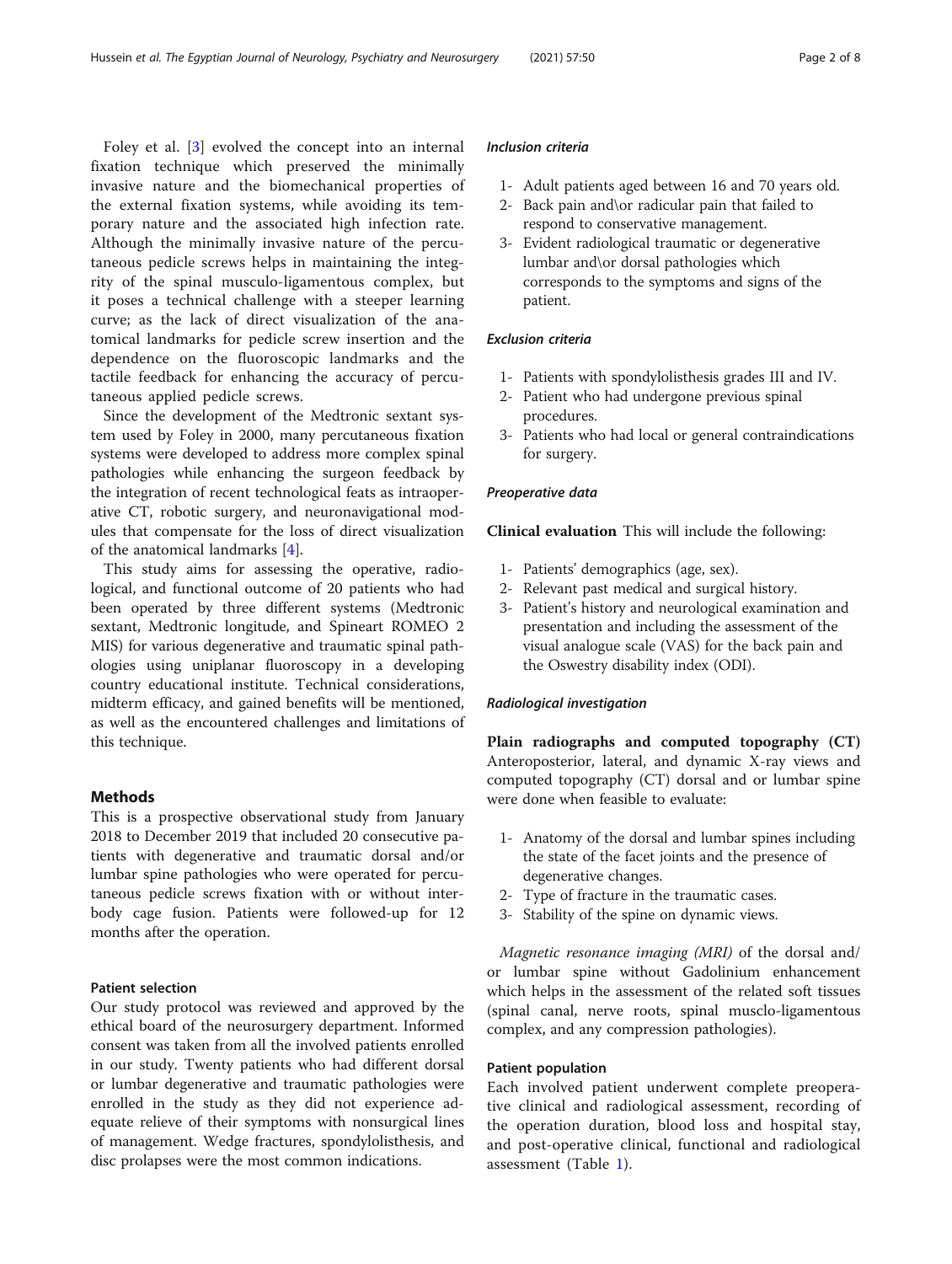Equipment and instrumentation The cases were operated in our operative rooms that are equipped by uniplanar fluoroscopic image intensifier and a standard operating table. The used percutaneous fixation systems are formed of a percutaneous retractor/ sleeve which is introduced over a Jamshidi needle and anchored on the skin level after a series of tubular dilators displace the paraspinal muscles, and then, the screw tapping and the polyaxial cannulated screws are introduced via the sleeve over the K wire.

S1 5 (10%)

Finally, the pre-bended rods are applied by a special applicator from a separate cranial wound in the Sextant system and applied by freehand applicator from the upper most screw wound in the longitude and the Spineart system.

# Operative technique

#### Anaesthesia

The anaesthesia was induced by intravenous anaesthetics, and the procedure was maintained on general inhalational anaesthetic gases and intravenous muscle relaxants.

# Procedure

After placing the patient on a radiolucent frame in a prone position and securing the pressure points by soft pads and then ensuring that the abdomen is not compressed to avoid the increase in the intrabdominal pressure and the subsequent venous congestion.

Anteroposterior and lateral fluoroscopic images are taken by the fluoroscopy intensifier to ensure that the targeted vertebral level is neutral and that direct pedicular trajectory can be gained and reduction of pathological angles and steps can be done partially or totally by the positioning and it can be augmented later by the abilities of the used system and the use of interbody fusion prothesis.

Subsequently, the planned skin incision line is marked; it is generally a paramedian incision that allows adequate inclination that matches the pedicle-body angle. By the anteroposterior fluoroscopic guidance, the Jamshidi needle is introduced in the vertebral pedicle in its upper and outer aspect and introduced gradually without breaching the medial aspect of the pedicle, then the C arm is rotated into the lateral position to confirm the cranio-caudal direction of the transpedicular tract created by the Jamshidi needle and then it is introduced deeper to cross the pedicle into the vertebral body.

Subsequently, a K wire is introduced into the pedicle and the vertebral body through the fenestrated Jamshidi needle and then serial muscle tubular dilators are applied over the K wire to create a potential corridor for introducing the instrumentation by muscle fibers displacement without destruction or damage.

Finally, the percutaneous sleeve is anchored in the created space and a cannulated tap is introduced over the K wire to create a tract in the pedicle and the vertebral body and then a screw is introduced over the K wire. That should be done while checking the trajectory in the anteroposterior and lateral fluoroscopic imaging alternately.

Finally, the pre bent rod is introduced by the special sextant introducer from a separate cranial stab wound in the Medtronic Horizon Sextant system or free handed in the Medtronic Horizon longitude and Spineart ROMEO 2 MIS systems from the upper most screw wound down through the screw sleeves extenders and then the screw plugs are applied and tightened after reduction, distraction, or compression if needed then the skin incision is closed in layers.

Augmentation of the fusion by interbody fusion prothesis and/or minimally invasive neural structure decompression can be added to the previous procedure.

#### Postoperative considerations

No wound drains were needed except for cases that needed open neural decompression through conventional midline incision. The patients were advised to ambulate early as the acceptable postoperative pain after the minimally invasive approach encouraged for early ambulation.

<span id="page-2-0"></span>

| Demographic parameters                                               |  |  |
|----------------------------------------------------------------------|--|--|
| the included patients in our study                                   |  |  |
| <b>Table 1</b> Demographic, clinical, and pathological properties of |  |  |

| Age                | Mean                  | 45.05      |
|--------------------|-----------------------|------------|
|                    | <b>SD</b>             | 16.49      |
|                    | Range                 | $22 - 70$  |
| Sex                | Females               | 11 (55%)   |
|                    | Males                 | 9 (45%)    |
| Diagnosis          | Fractures             | 9 (45%)    |
|                    | Disc prolapse         | 3 (15%)    |
|                    | Canal stenosis        | 4 (20%)    |
|                    | Spondylolithesis      | 4 (20%)    |
| Types of fractures | Wedge (A2)            | 8 (89%)    |
|                    | Incomplete burst (A3) | $1(11\%)$  |
| Operated           | D11                   | $2(3.9\%)$ |
| levels             | D12                   | 7 (13.7%)  |
|                    | L1                    | 4 (7.8%)   |
|                    | L2                    | 6 (11.7%)  |
|                    | L3                    | 6 (11.7%)  |
|                    | L4                    | 10 (19.6%) |
|                    | L5                    | 11 (21.6%) |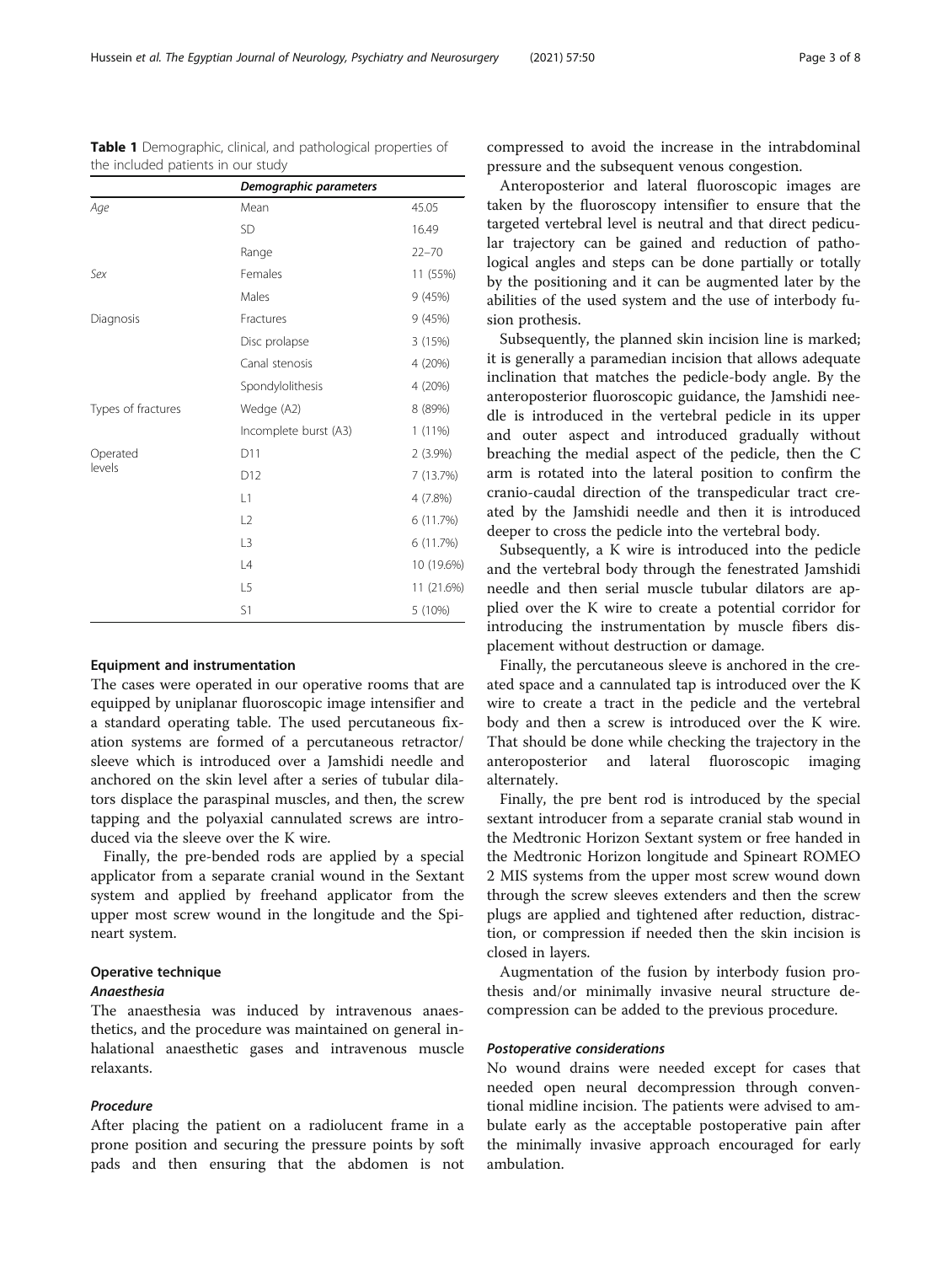# Evaluation follow-up

#### Clinical outcome

The predischarge and the 6-month postoperative clinical outcome (hospital stay, visual analog score (VAS) [[5\]](#page-7-0), and the Oswestry Disability Index) [\[6](#page-7-0)] were recorded for each case and compared to the pre-operative values and to the results of the other comparable minimally invasive and conventional techniques series.

# Operative outcome

The operative parameters (operative time and blood loss) and the biochemical outcome analysed 24 h after the surgery (total creatine kinase and creatine kinase MB) were recorded for each case for assessment of the minimal invasiveness of the technique and comparison to other similar series and the series including cases operated by conventional technique.

# Radiological outcome

The 48 h and the 6-month postoperative radiological outcome (X-ray and computed topography when feasible) to assess the trajectory and possible violation of the pedicle screws or any possible complications and the 6 month radiological outcome to exclude any possible hardware failure were recorded for each case for assessment the accuracy of the percutaneous pedicle screw technique.

# Results

This observational study includes the prospective analysis of the perioperative data of the included cases. Eleven female and nine male patients with a mean age of  $45 \pm 16.5$  years (ranging from 22 to 70 years). Nine (45%) patients were operated for spinal fractures; 8 (40%) cases of wedge (A2) fracture and 1 (5%) case of incomplete burst (A3) fracture, 4 (20%) patients were operated spinal canal stenosis, 4 (20%) patients were operated for spondylolisthesis, and 3 (15%) patients were operated for management of prolapsed lumbar discs. Ten patients had an additional transforminal interbody fusion in the same procedure.

Using the Medtronic Horizon Sextant, Longitude or Spineart ROMEO 2 MIS systems and by the aid of uniplanar fluoroscopic image intensifier, the included subjects were operated between January 2018 and December 2019. There were different instrumented spinal levels ( $n=51$ ), D11 in 2 (4%) cases, D12 in 7 (14%) cases, L1 in 4 (8%) cases, L2 in 6 (12%) cases, L3 in 6 (12%) cases, L4 in 10 (20%) cases, L5 in 11 (22%) cases, and S1 in 5 (10%) cases. The average cost of the instrumentation ranged from 13000 to 25000 Egyptian pounds for Spineart ROMEO 2 MIS 4 percutaneous screws and 2 rods, in comparison to Spineart conventiontal open screws which ranged from 7200 to 15400 Egyptian pounds according to the payment method. On the other hand, Medtronic Sextant and longitude 4 percutaneous screws and 2 rods cost ranged from 16000 to 22000 Egyptian pounds, in comparison to Medtronic conventiontal open screws which ranged from 10000 to 14000 Egyptian pounds according to the payment method.

#### Operative results

The included cases were operated by the Spineart RO-MEO 2 MIS ( $n= 9$ ), Medtronic Horizon Longitude ( $n=$ 9), and Medtronic Horizon Sextant  $(n=2)$  by the aid of uniplanar fluoroscopic image intensifier. Our series involved 20 cases with mean operative time of  $139.35 \pm 63$ minutes: 9 (45%) cases of traumatic fractures with a mean operative time of  $87.3 \pm 24.3$  and 11 (55%) cases of degenerative pathologies with a mean operative time of  $181 \pm 52$  min. The average blood loss was  $168 \pm 141$ ml: 95.5  $\pm$  28.7 ml for the traumatic cases and 227.3  $\pm$ 168.8 ml for the degenerative cases. The mean hospital stay duration was  $3.3 \pm 1.38$  days,  $3.7 \pm 1.64$  days in the trauma cases series and  $2.9 \pm 1$  days in the degenerative case series (Table 2).

# Clinical results

In our study, the clinical improvement was adequate and acceptable by all the patients and that was reflected in their early ambulation and the postoperative selfassessment by the visual analogue score (VAS) and the Oswestry Disability Index (ODI) before discharge from the hospital and 6 months after the operation in comparison to the preoperative values. It was found that the mean preoperative back VAS of pain of the included cohort was found to be  $9.05 \pm 1.05$ , ranged from 7 to 10 (Table [3\)](#page-4-0).

The mean preoperative ODI score was  $29.6 \pm 6.5$ , ranging from 20 to 42. On the other hand, it was found that the mean post-operative back VAS of the included cohort 6 months after the operation was found to be 2  $\pm$ 1.21, ranging from 0 to 4, and the mean postoperative ODI score  $8 \pm 3.14$ , ranging from 4 to 14, both showing significant and satisfactory improvement in the selfexpressed VAS and ODI pain scores of the included patients (Table [4](#page-4-0)).

#### Radiological results

One hundred screws' placement and trajectory were analyzed by post-operative computed topography in our study according to Raley and Mobbs Screw Position

Table 2 Operative parameters of the included patients in our study

| Operative parameters           | Mean   | SD    | Range      |
|--------------------------------|--------|-------|------------|
| Operation time (min)           | 139.35 | 63.07 | $58 - 270$ |
| Blood loss (ml)                | 188    | 1374  | $60 - 600$ |
| Hospital length of stay (days) | 3.3    | 1.38  | $2 - 7$    |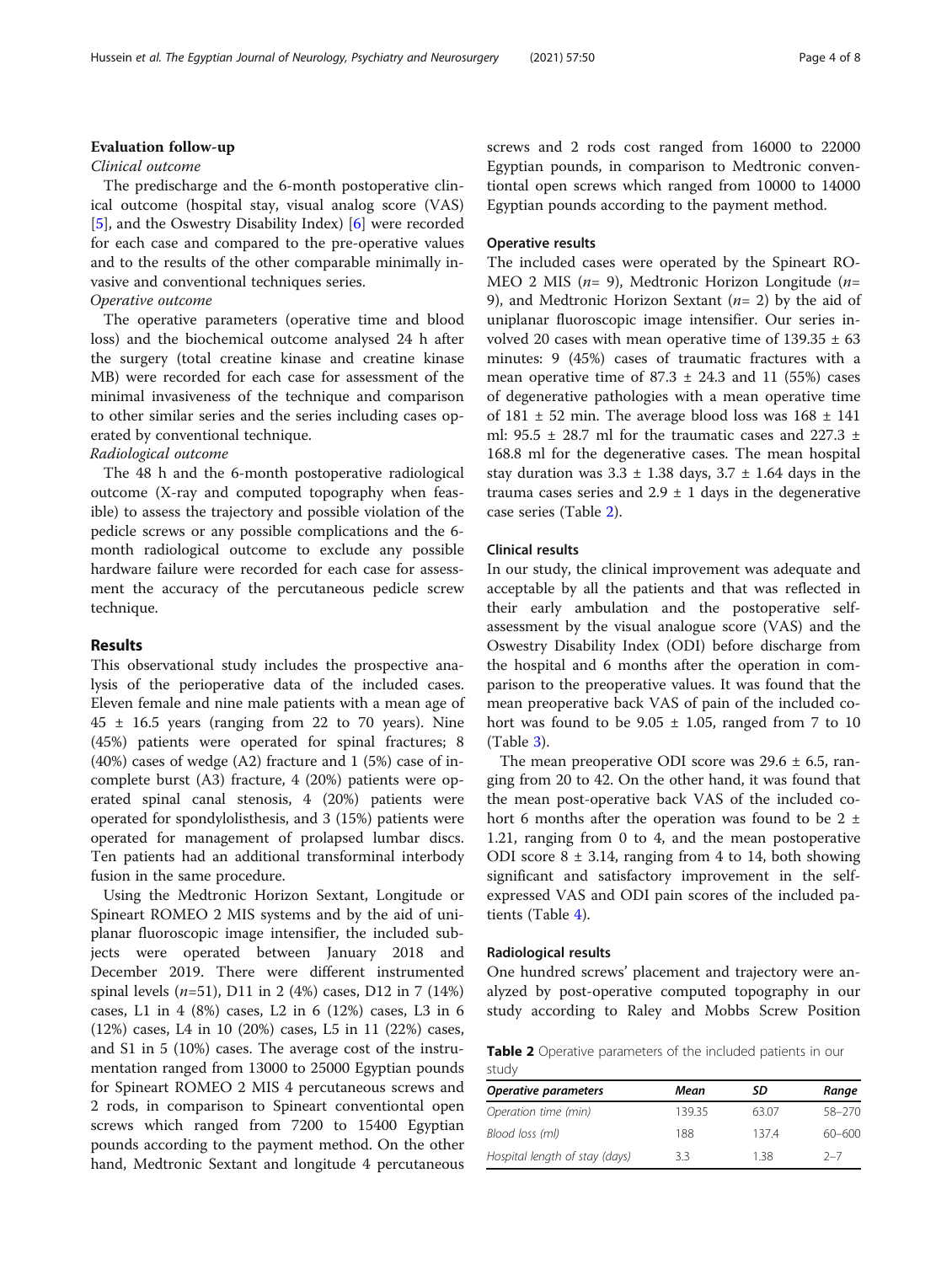| the included patients in our study |      |      |          |
|------------------------------------|------|------|----------|
| Visual analogue score<br>(VAS)     | Mean | SD   | Range    |
| Pre-operative                      | 9.05 | 1.05 | $7 - 10$ |
| Post-operative 24 h later          | 7.3  | 138  | $5 - 10$ |
| Post-operative 6 months later      |      | 121  | $0 - 4$  |

<span id="page-4-0"></span>Table 3 Pre- and post-operative visual analog score values of the included patients in our study

Table 5 Pre- and post-operative visual CK total and CK MB values of the included patients in our study

| <b>Creatine kinase parameters</b> | Mean | SD    | Range    |
|-----------------------------------|------|-------|----------|
| Pre-operative CK total U/L        | 48.5 | 19.1  | 19-107   |
| Pre-operative CK MB U/L           | 16.6 | 5.7   | $6 - 29$ |
| Post-operative CK total U/L       | 986  | 345.4 | 208-1924 |
| Post-operative CK MB U/L          | 37.2 | 13    | $9 - 55$ |

evaluation grading system [\[7](#page-7-0)] when feasible, 92 (92%) screws were graded as being totally within the pedicle with no misplacement, and 7 (7%) screws were found to be malpositioned but no pedicle breachment was found. Mild (G1) misplacement was found in 4 (4%) of the screws in our study and on the other hand moderate (G2) misplacement was found in 3 screws (3%) and there were no cases of severe (G3) misplacement and no cases were symptomatic or developed weakened construct stability, and no revision surgeries were required. Out of the 7 misplaced screws in our series, 4 (57%) screws were misplaced medially, and 3 (43%) screws were misplaced laterally.

# Biochemical outcome

In our series, the mean pre-operative CK total was 48.5 U/L with a standard deviation value of 19.1 U/L ranging from 19 to 107 U/L, while the mean pre-operative CK MB was 16.6 U/L with a standard deviation value of 5.7 U/L ranging from 6 to 29 U/L. On the other hand, the mean post-operative CK total was 986 U/L with a standard deviation value of 345.4U/L ranging from 208 to 1924 U/L, while the mean post-operative CK MB was 37.25 U/L with a standard deviation value of 13 U/L ranging from 9 to 55 U/L (Table 5)

# Complications

Neither there were acquired neurological or vascular deficits in the post-operative state secondary to the operative procedure, nor there were structural instabilities that required a revision surgery despite having 7 screws with mild to moderate misplacement and the radiological assessment 6 months after the operation revealed no hardware failure. No cases required blood transfusion secondary to the intra or post-operative blood loss. There were no encountered superficial or deep operative site infections and no cerebrospinal fluid

Table 4 Pre- and post-operative disability index score values of the included patients in our study

| Oswestry disability index ODI | Mean | SD   | Range     |
|-------------------------------|------|------|-----------|
| Pre-operative                 | 297  | 67   | $20 - 42$ |
| Post-operative 1 month later  | 171  | 4.09 | $10 - 28$ |
| Post-operative 6 months later | 8.2  |      | $4 - 14$  |

leak occurred as there were no cases of intraoperative unintended durotomy. There was a case of a percutaneous pedicle screw anterior breach of the body, the patient did not show any complications secondary to the anterior breach and no further intervention or revision surgery were required.

# **Discussion**

The introduction of the spine pedicle screws by Roy-Camille in 1970 [[8\]](#page-7-0) and the subsequent development in the posterior segmental instrumentation systems have dramatically improved the outcomes of spinal fusion and guided the way to the current practices in the spine stabilization and fusion techniques. The need for accessing the anatomical entry points of the pedicle screws helped in the introduction of the relevant surgical exposure techniques. However, that required the stripping and vigorous retraction of the overlying paraspinal muscles from their anchoring points for the essential exposure with their subsequent mechanical, neural, and vascular damage. It was years later when the spine and paraspinal muscle biomechanic studies were well established, emphasizing the anchoring and stabilizing biomechanics of the paravertebral muscles and the subsequent sequels of their iatrogenic injury during the surgical techniques. Therefore, minimally invasive application techniques of screws were developed to avoid the collateral damage of the paraspinal muscles and the spinal biomechanics resulting in paraspinal muscle preservation and more rapid recovery. However, minimally invasive procedures also are not without additional shortcomings including a steep learning curve with a higher complication rate and long operation time during the learning period, along with additional surgical devices and costs.

Our cohort involved the insertion of 100 percutaneous pedicle screws in 51 vertebrae. The mean number of screws used per case was  $5 \pm 1.17$  screws.

Our series involved 20 cases with mean operative time of 139.35  $\pm$  63 min: 9 cases of traumatic fractures with a mean operative time of  $87.3 \pm 24.3$  and 11 cases of degenerative pathologies with a mean operative time of 181 ± 52 min as that included the time required for neural tissue decompression and/or interbody prothesis application, and by omitting the time of neural decompression and/or interbody fusion, the time of applying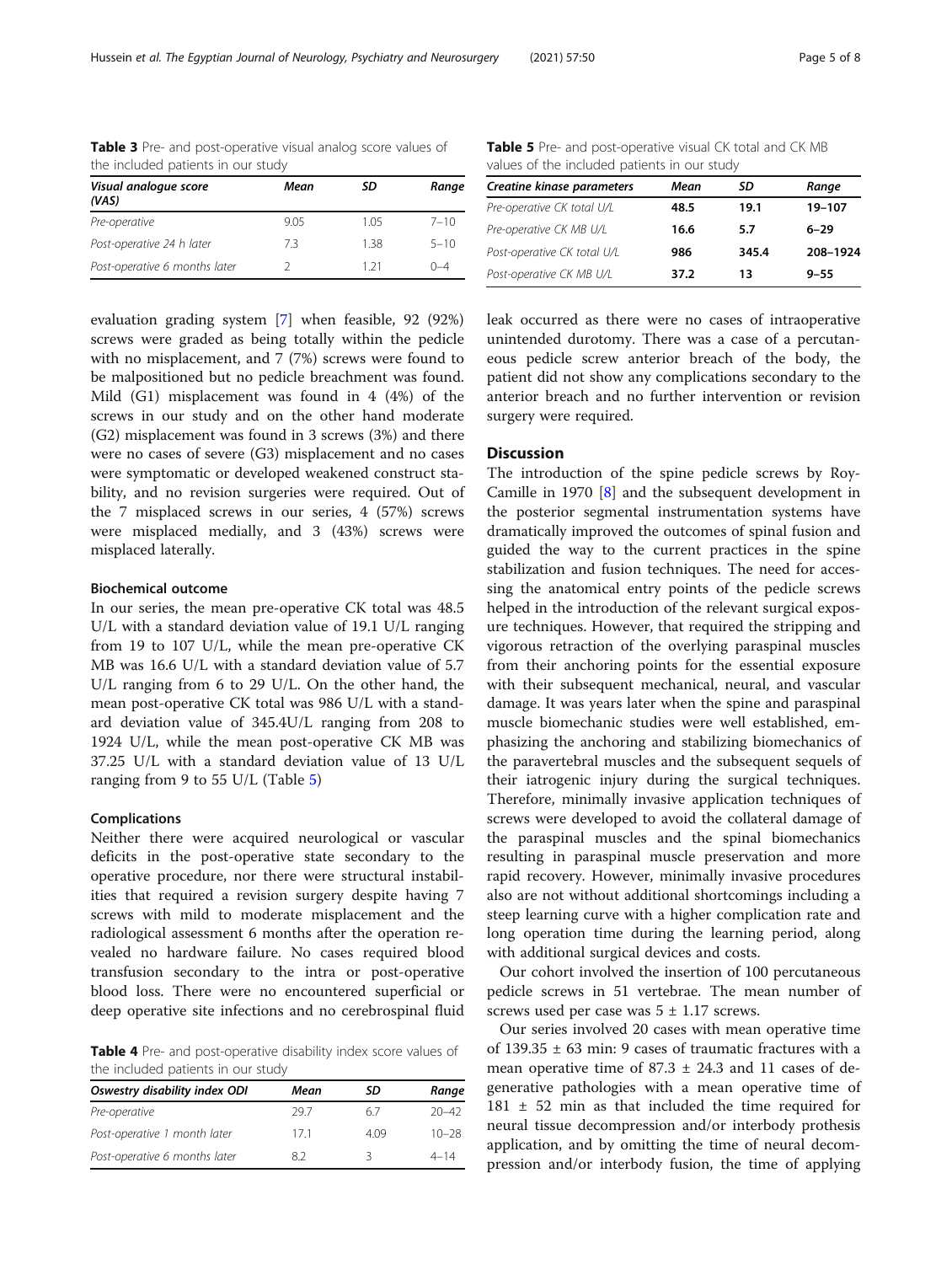the screws was comparable to the time needed in the traumatic cases who was operated for percutaneous pedicle screw fixation only. That was relatively similar to the operative time reported by the traumatic cases series managed by percutaneous pedicle screws fixation: Wild et al. [\[9](#page-7-0)] (87 minutes), Ni et al. [\[10](#page-7-0)] (78 min), Hong et al. [[11](#page-7-0)] (97 min), Lee et al. [\[12](#page-7-0)] (83.2 min), and Tinelli et al. [[13](#page-7-0)] (65–81 min). That mean was relatively longer than the trauma case series reported by Schmidt et al. [[14\]](#page-7-0) (47 min), Taha et al. [\[15](#page-7-0)] (70 min), and Gong et al. [[16\]](#page-7-0) (59.46 min) and the degenerative cases series Kim et al. [[17\]](#page-7-0) (150 min), Park et al. [\[18](#page-7-0)] (151 min), and Versteeg et al.  $[19]$  $[19]$  (122 min), which can be attributed to the higher experience of the operating surgeons (these series have an average number of 70 patients) and the use of advanced intraoperative imaging techniques.

On the other hand, the mean operative time was relatively shorter than the series reported by Pelegri et al. [[20\]](#page-7-0) (108 min), Palmisani et al. [[21\]](#page-7-0) (120 min), Fuentes et al. (100 min), Grossbach et al. [[22\]](#page-7-0) (195 min), and Elenany et al. [[23\]](#page-7-0) (154.5 min), and the degenerative case series; Raley et al. [[7\]](#page-7-0) (238 min) and Mobbs et al. [[24\]](#page-7-0) (272 min). That can be attributed to the more complex nature of the fractures involved in these series, while our study was dealing mainly with wedge (A2) fractures (89%).

Our series average blood loss was 168 ± 141 ml: 95.5  $\pm$  28.7 ml for the traumatic cases and 227.3  $\pm$  168.8 ml for the degenerative cases. That was relatively similar to the results reported in the trauma cases series of Taha et al. [[15](#page-7-0)] (100 ml) and Grossbach et al. [\[22\]](#page-7-0) (93 min). However, it was less than the recorded blood loss that was reported in the trauma series reported by Wild et al. [[9\]](#page-7-0) (194 ml), Lee et al. [[12\]](#page-7-0) (262 ml), and Elenany et al. [[23\]](#page-7-0) (174 ml), and the degenerative pathologies series reported by Kim et al. [[17](#page-7-0)] (402 ml) and Park et al. [[18](#page-7-0)] (302 ml), which may be attributed to the complexity of the involved cases in these series. On the other hand, our recorded blood loss was more than that reported in the trauma series reported by Ni et al. [[10\]](#page-7-0) (75 ml), Hong et al. (83 ml) [\[11\]](#page-7-0), and Gong et al. [\[16](#page-7-0)] (59.5 ml), and the degenerative pathologies series reported by Mobbs et al. [[7\]](#page-7-0) (180 ml) and Versteeg et al. [[19](#page-7-0)] (100 ml) that can be attributed to the higher level of experience of the surgeon, the shorter duration of the operation and the general morbidities of the patient.

The mean hospital stay duration in our series was 3.3  $\pm$  1.38 days, 3.7  $\pm$  1.64 days in the trauma cases series, and  $2.9 \pm 1$  days in the degenerative case series. That was less than the average reported in the trauma series by Ni et al. [[10\]](#page-7-0) (5 days), Fuentes et al. [\[25](#page-7-0)] (4.5 days), Hong [\[11\]](#page-7-0) et al. (11.1 days), Grossbach et al. [[22\]](#page-7-0) (7.6 days), Versteeg et al. [\[19\]](#page-7-0) (7 days), Gong et al. [\[16](#page-7-0)] (5.28 days), and more than the average stay reported by Elenany et al.  $[23]$  $[23]$  (1.2 days). That can be attributed to the severity of other system injuries and the general condition of the patient which is related to the duration of the hospital admission in the other series  $[1-7]$  $[1-7]$  $[1-7]$  $[1-7]$  $[1-7]$ .

Our first day post-operative total creatine kinase mean value was 986 ± 345.4 U/L ranging from 208 to 1924 U/ L. Our tenth case has the highest postoperative CK total value (1924 U/L) and the second longest operative time (236 min) and had been operated for two levels percutaneous pedicle screw fixation, midline single-level laminectomy, discectomy, and posterior lumbar interbody fusion. That shows the possible direct relation between the post-operative creatine kinase level, the duration, and the extent of the operation, especially when a muscle stripping decompression technique was added to the procedure. The creatine kinase MB values showed mild post-operative elevation that ranged from 9 to 55 U/L and did not form more than 5.5% of the total post-operative creatine kinase value, indicating that the creatine kinase MM variance is responsible mainly for the elevation of post-operative value.

Our mean creatine kinase value was less than mean value reported by Lenke et al.  $[26]$  $[26]$  (2490  $\pm$  3196 U/L), Iglesias et al.  $[27]$  $[27]$  $[27]$  (1185.8  $\pm$  1234.6 U/L), and Linzer et al. [[28\]](#page-7-0) (1350 U/L) in their conventional surgery series; these augment the muscle sparing aim of this minimally invasive technique and correlated with the less muscle injury associated with the percutaneous pedicle screws fixation technique. Nevertheless, our study's results showed higher creatine values in comparison to other minimally invasive techniques series as Kim et al. [[29\]](#page-7-0) (299.4  $\pm$  48 U/L), Fan et al. [[30](#page-7-0)] (347.9  $\pm$  94.6 U/L), Arts et al. [[31\]](#page-7-0) (255.7 ± 209.8 U/L), Park et al. [[18](#page-7-0)]  $(299.4 \pm 54 \text{ U/L})$ , Uehara et al.  $[32]$  $[32]$  $[32]$   $(176 \pm 104 \text{ U/L})$ , Ohba et al.  $[33]$  (866  $\pm$  503 U/L), and Gong et al.  $[16]$  $[16]$  $[16]$ (201.3  $\pm$  45.9 U/L). That can be attributed to the following:

- 1- The mixed population of our study, which not only included traumatic but also degenerative spine pathologies which necessitates multiple level instrumentation and additional procedures as TLIF application.
- 2- Longer operative time which is directly related to the creatine kinase elevation values that can be explained by the initial learning curve of our study in comparison to other studies with higher number of included cases and the use of uniplanar fluoroscopy which add to the time of the operation.
- 3- The ethnic variation may have a role as all the previous studies were done on European, American, or Asian population, while all the cases included in this study were Egyptian. This can be attributed to Griffith et al study in which 94 patients underwent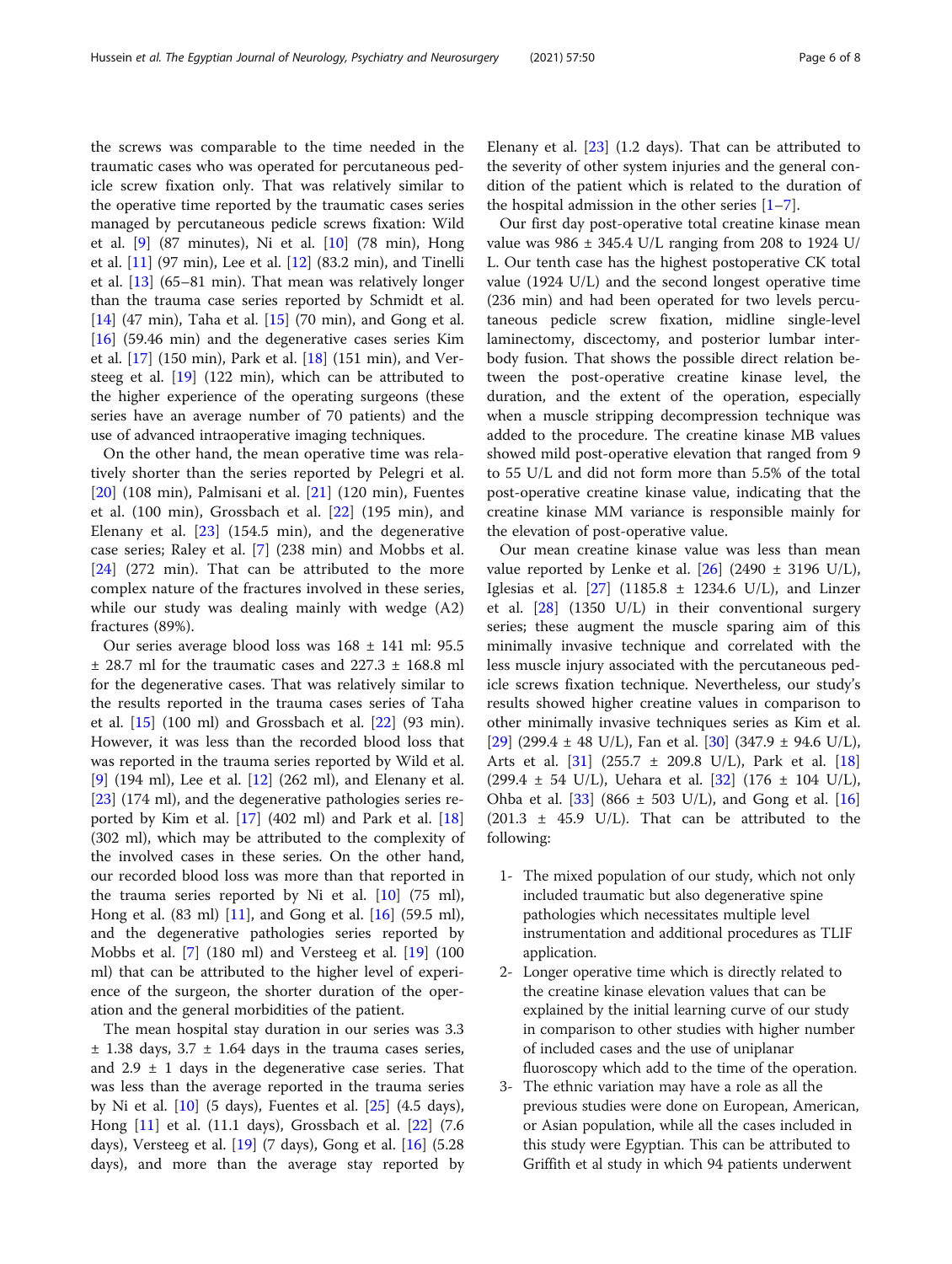variable conventional spine surgery procedures and the first post-operative day mean total creatine kinase was  $1205 \pm 1727$  U/L, ranging from 196 to 8828 U/L in black population, which was more than the values found in the white population with a mean value of  $702 \pm 928$  U/L and ranging between 196 and 6514 U/L, denoting the possible variation between different ethnicities.

Our study has a total malpositioned screw ratio of 7% (7 screws), which was less than the ratio reported by Kim et al. [\[17](#page-7-0)] (11%), Mobbs et al. [\[7](#page-7-0)] (9.7%), Seok et al. [[34](#page-7-0)] (14.3%), and Mohi et al. [[35](#page-7-0)] (21.6%). On the other hand, it was more than the ratio reported by Wiesner et al. (6.6%), Ni et al. [\[10](#page-7-0)] (4%), Taha et al. [[15](#page-7-0)] (5.45%), Tinelli et al. [\[13\]](#page-7-0) (2.4%), and Phan et al. [\[36\]](#page-7-0) (3%). When calculating the mean malpositioning ratio of the mentioned studies, it was found to be 7.15%, which is almost similar to our study's mean. Mild (G1) misplacement was found in 4 (4%) of the screws in our study which was less than the mild (G1) misplacement ratio reported by Wiesner et al. [[37](#page-7-0)] (6.1%), Wild et al. [\[9](#page-7-0)] (4.8%), Kim et al. [\[17\]](#page-7-0) (9.4%), Mobbs et al. [[7\]](#page-7-0) (5.7%), Seok et al. [[34](#page-7-0)] (10.6%), and Mohi et al. [[35\]](#page-7-0) (19%). On the other hand, moderate (G2) misplacement in our series was 3%, which was more than the ratio reported by Ni et al.  $[10]$  $[10]$   $(1.9\%)$ , Kim et al.  $[17]$  $[17]$  $[17]$ (1.4%), Taha et al. [[15\]](#page-7-0) (1.6%), Seok et al. [[34](#page-7-0)] (2.6%), and Mohi et al. [[35](#page-7-0)] (2.6%). There were no cases of severe (G3) misplacement and no cases were symptomatic or developed weakened construct stability, and no revision surgeries were required. Out of the 7 misplaced screws in our series, 4 (57%) screws were misplaced medially, and 3 (43%) screws were misplaced laterally which showed no significant difference to the mean medial misplacement ratio of the previous studies which was 49.4% for medial misplacement and 44.4% for the lateral misplacement of the screws. When compared to conventional pedicle screws surgical technique series, our study showed an accuracy rate of 93%, which was higher than the 84.7% accuracy rate of conventional pedicular screws reported by Verma et al. [[38](#page-7-0)] in his systematic review involving 2437 screws, Oh et al. [[34](#page-7-0)] comparative study which involved 483 conventional screws with an accuracy rate of 86.6%, and Gelalis et al. [\[39](#page-7-0)] systematic review with an accuracy rate of 69–94% in 2412 conventional screws applied by free hand technique and accuracy rate of 28–85% in 1902 conventional screws applied by the aid of fluoroscopy.

#### Study limitations

This study has the following limitations:

1- Our study's sample size was relatively small (20 patients) when compared to some other studies in the literature.

- 2- Our follow-up duration was 6 months, which highlights the short and midterm outcome, but does not reveal the long-term outcome of the procedure.
- 3- Our study was prospective non-randomized nonblinded study, which may suffer from selection, classification, and confounding biases.

# Conclusion

Percutaneous pedicle screw fixation technique provides short- and mid-term adequate spinal biomechanical stabilization which can be compared to the conventional posterior muscle stripping techniques while drastically reduce the paraspinal muscloligamentous complex damage. It may have a longer learning curve, though, the gained benefits of less muscular damage, less intraoperative morbidities, comparable accuracy and complication rate, and more rapid recovery course are to be considered. Although a longer follow-up period, a higher number of participants with proper selection and randomization is required, the percutaneous pedicle screw technique has proved to be an alternative with possible benefits in comparison to the conventional muscle damaging pedicle screw approach.

#### Abbreviations

CK: Creatine kinase; CK-BB: Creatine kinase brain brain (brain type); CK-MB: Creatine kinase muscle brain (cardic type); CK-MM: Creatine kinase muscle muscle (skeletal muscle type); CT: Computed topography; G: Grade; K wire: Kirschner wire; MIS: Minimally invasive surgery; MRI: Magnetic resonance imaging; ODI: Oswestry back pain disability index; TLIF: Transforaminal lumbar interbody fusion; SD: Standard deviation; U/ L: International unit per liter; VAS: Visual analog scale/score

#### Acknowledgements

Not applicable

#### Authors' contributions

AH, HI, HM, SH, and AG have contributed to the study design, implementation, data and results analysis, writing, and editing of the manuscript. The authors have agreed to be personally accountable for the author's own contributions and to ensure that questions related to the accuracy or integrity of any part of the work, even ones in which the author was not personally involved, are appropriately investigated, resolved, and the resolution documented in the literature. The authors have read and approved the manuscript.

#### Funding

No external funding for the design or implementation of the study, collection, analysis, and interpretation of the data or writing the manuscript were received by the aforementioned authors.

#### Availability of data and materials

All the aforementioned data and results of the statistical analysis are available with the authors and ready to be shared with approved personnel upon demand.

#### **Declarations**

#### Ethics approval and consent to participate

This research was performed after the authorization of the ethical committee of the Faculty of Medicine, Ain Shams University, in November 2017 under federal wide assurance number FWA 000017585 and committee reference number FMASU MD 38/2018. This research included human patients;